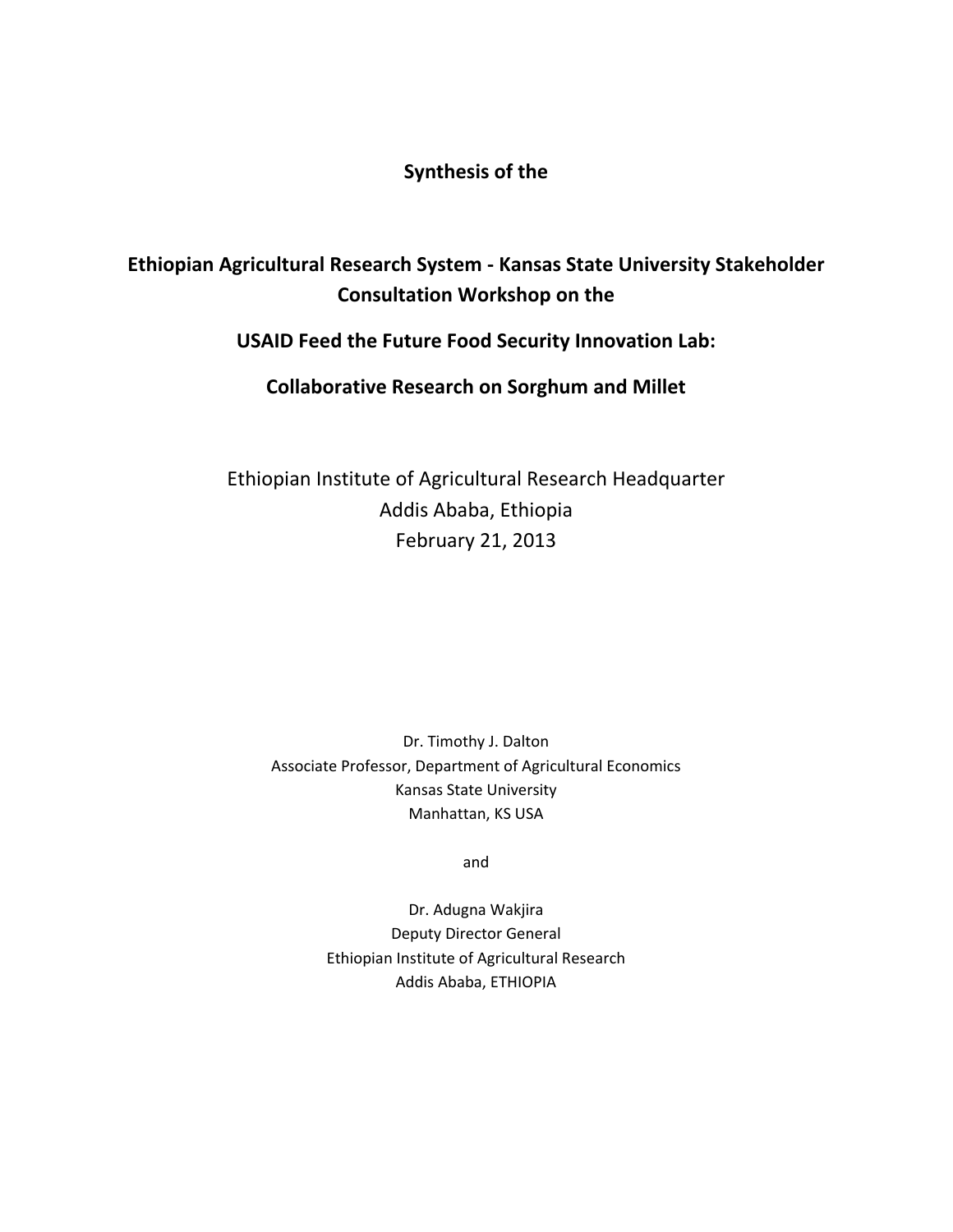### **Contents**

| Appendix 1. Synthesis of SWOT analysis of Ethiopian National Sorghum Research System 9 |  |
|----------------------------------------------------------------------------------------|--|
|                                                                                        |  |
|                                                                                        |  |

# **List of Tables**

| Table 1. Constraints facing the production and marketing of sorghum in Ethiopia from several sources 3 |
|--------------------------------------------------------------------------------------------------------|
| Table 2. Thematic research areas, interdisciplinary research opportunities and suggested importance of |
| Table 3. Weaknesses in human capacity and physical infrastructure of the sorghum research program 6    |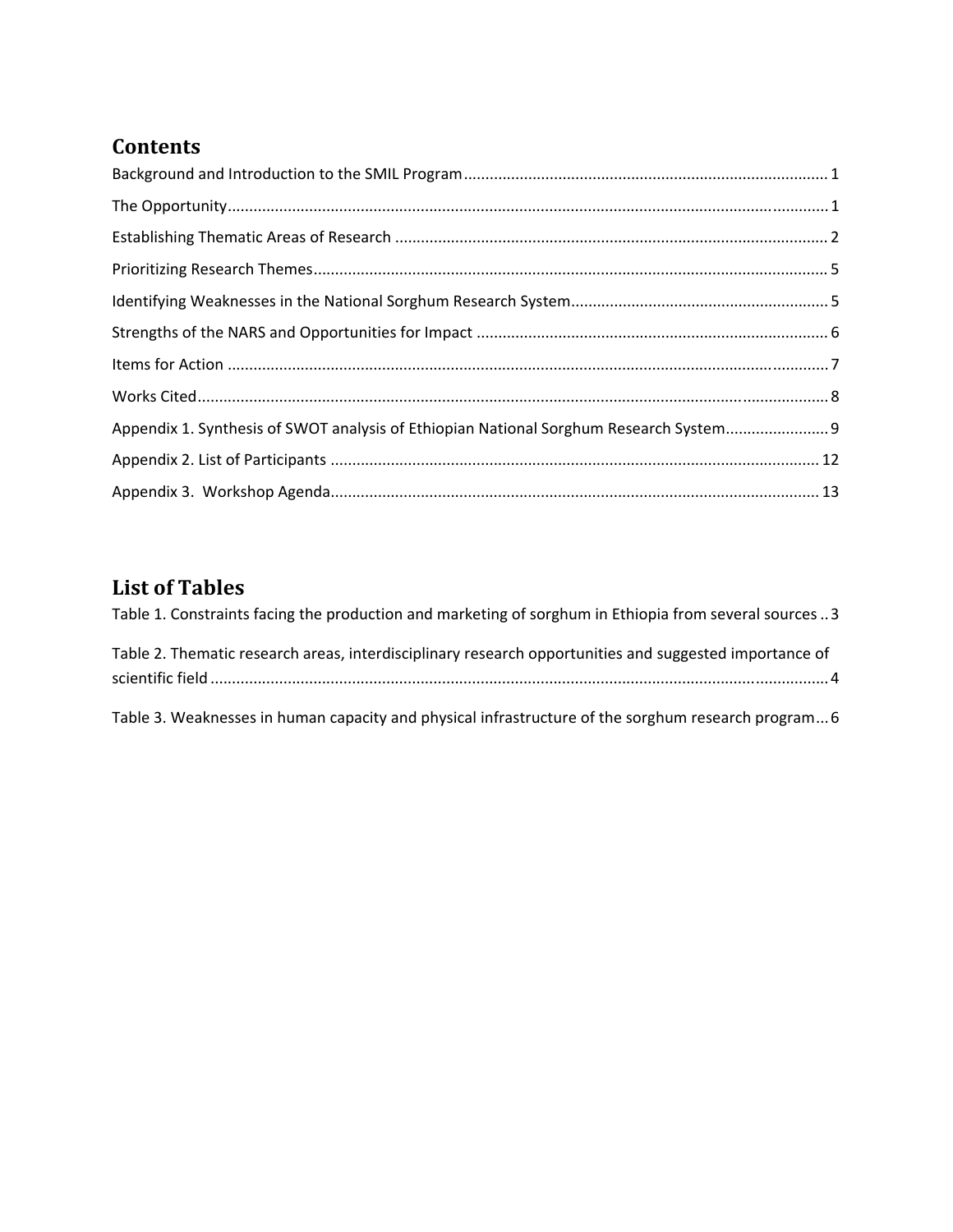### **Background and Introduction to the SMIL Program**

USAID has released a request for applications (RFA) to host the Management Entity (ME) of the Sorghum and Millet Innovation Lab (formerly INTSORMIL)<sup>1</sup>. The RFA indicates that the new Sorghum and Millet Innovation Lab (SMIL) should focus on only one country in East Africa. One of the important requirements of the RFA is to solicit input from focus countries on the strategic direction of the program. The purpose of this meeting was to solicit that input from key stakeholders in Ethiopia including EIAR, universities, and regional research centers.

Participants were briefed on the goals and objectives of USAID's Feed the Future (FtF) initiative. The overall goal of the USAID Feed the Future Initiative is to "Sustainably reduce global poverty and hunger" by meeting the objectives of "Inclusive agriculture sector growth" and "improved nutritional status" especially of women and children. Underneath the first objective are several intermediate objectives that include improving agricultural productivity, expanding agricultural markets, increasing investments into agricultural activities, increasing employment opportunities in targeted value chains and increasing the resilience of vulnerable communities and households.

The objectives of FtF were found to be consistent with the sorghum development objectives described in the "Ethiopian Sorghum and Research Development Strategy." The vision of success of the Ethiopian sorghum research strategy is:

… to attain highest productivity level (6+t/ha) that can be translated into the wealth of producer farmers with significant contribution for the home consumption. Beyond satisfying the national demand, the surplus production will meet export market in raw as well as in processed forms to significantly contribute to the GDP.

The overall consistency between Ethiopian strategic objectives in sorghum research and development and the FtF objective provided a starting point for discuss how to operationalize a research investment plan to meet jointly shared objectives.

### **The Opportunity**

The future SMIL provides a new opportunity for the Ethiopian national agricultural research system to work collaboratively with U.S. universities in pursuit of national objectives in the sorghum value chain.

As emphasized by Getachew Alemu, of the National Research System Coordination Council, the National Agricultural Research System (NARS) consists of several institutions that are active in sorghum research including the Ethiopian Institute of Agricultural Research (EIAR), three universities (Haramaya, Mekele, Dessie) and three regional research institutions (Amhara, Oromia, Tigray). The role of the Coordination

  $1$  The formal name for the new program is "Feed the Future Food Security Innovation Lab: Collaborative Research on Sorghum and Millet."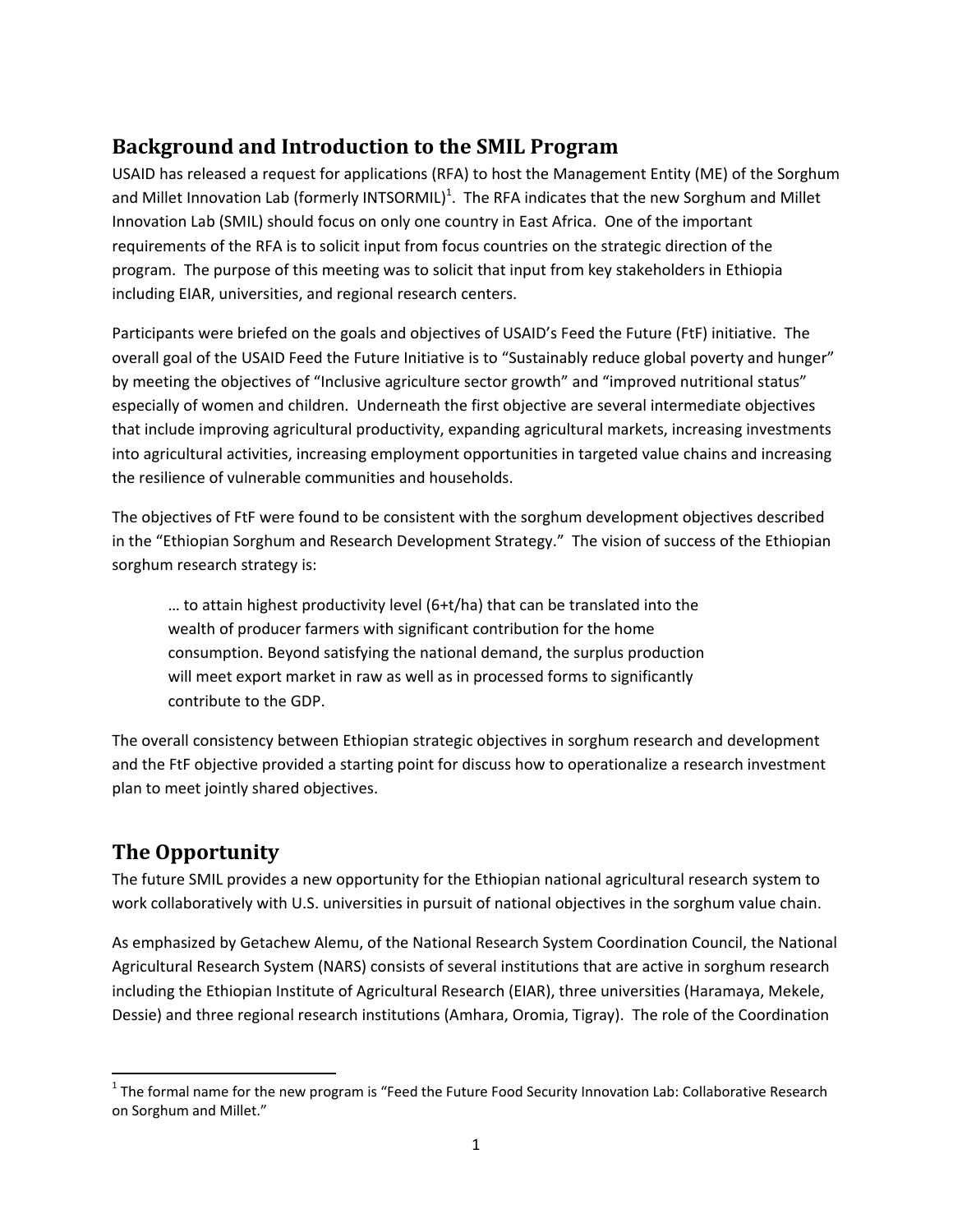Council is to ensure that all scientists and centers of excellence in sorghum are exposed to the opportunity for collaborating with U.S. researchers in the SMIL program.

Research areas (called "Areas of Inquiry" by USAID) under the SMIL program have been broadly defined by USAID as 1) Genetic enhancement, 2) Production systems management and 3) Market development and added‐value products research. Cross‐cutting issues of gender, nutrition and the environment are also areas of focus. Research conducted in each of the areas must be interdisciplinary which is already common in the Ethiopian NARS and embedded into the research programs of EIAR and its partners. The combination of activities under these areas of research should be integrated into a program of "demand driven research to enhance food security." In addition to these research areas, Human and Institutional Capacity Development (HICD) are seen as key elements of the future SMIL and these are essential components of any collaborative research project with EIAR according to Dr. Adugna Wakjira and Dr. Adefris Chere. Dr. Adefris Chere also emphasized that planning for research activities must be done on equal footing between Ethiopian and U.S. researchers to avoid a "big brother-little brother" conflict.

Finally, it was emphasized that research investments will be rigorously monitored. The primary reason for this high degree of monitoring and evaluation is to conform to the evaluation requirements established by USAID. Dr. Adugna indicated that the impact assessment and evaluation unit of EIAR was already active and that there were numerous examples of successful collaborations with INTSORMIL, CGIAR centers including ICRISAT, ICARDA, CIAT and CIMMYT (especially through the Drought Tolerant Maize for Africa project) and evidenced through three gold medal awards of collaborative research. The high level of accountability expected by USAID is consistent with the transparent and tight management policies established at EIAR. Dr. Dalton explained that the role of the ME is to collaborate with the national program on the collection of the relevant indicators and to summarize and present them to USAID and other interested agencies.

#### **Establishing Thematic Areas of Research**

Several meetings over the past year have focused on defining the key constraints limiting the development of the sorghum value chain in Ethiopia. From September 2‐6, 2012 ASARECA and INTSORMIL conducted a workshop to discuss national and regional sorghum research and development areas and important research topics were identified (ASARECA‐INTSORMIL 2012). The Bill and Melinda Gates Foundation conducted a "Sorghum and Millets Value Chain Convening" from July 26‐27, 2012 (Bill and Melinda Gates Foundation 2012). In additional to these meeting, EIAR has recently revised its strategic plan for sorghum and millet (EIAR 2013).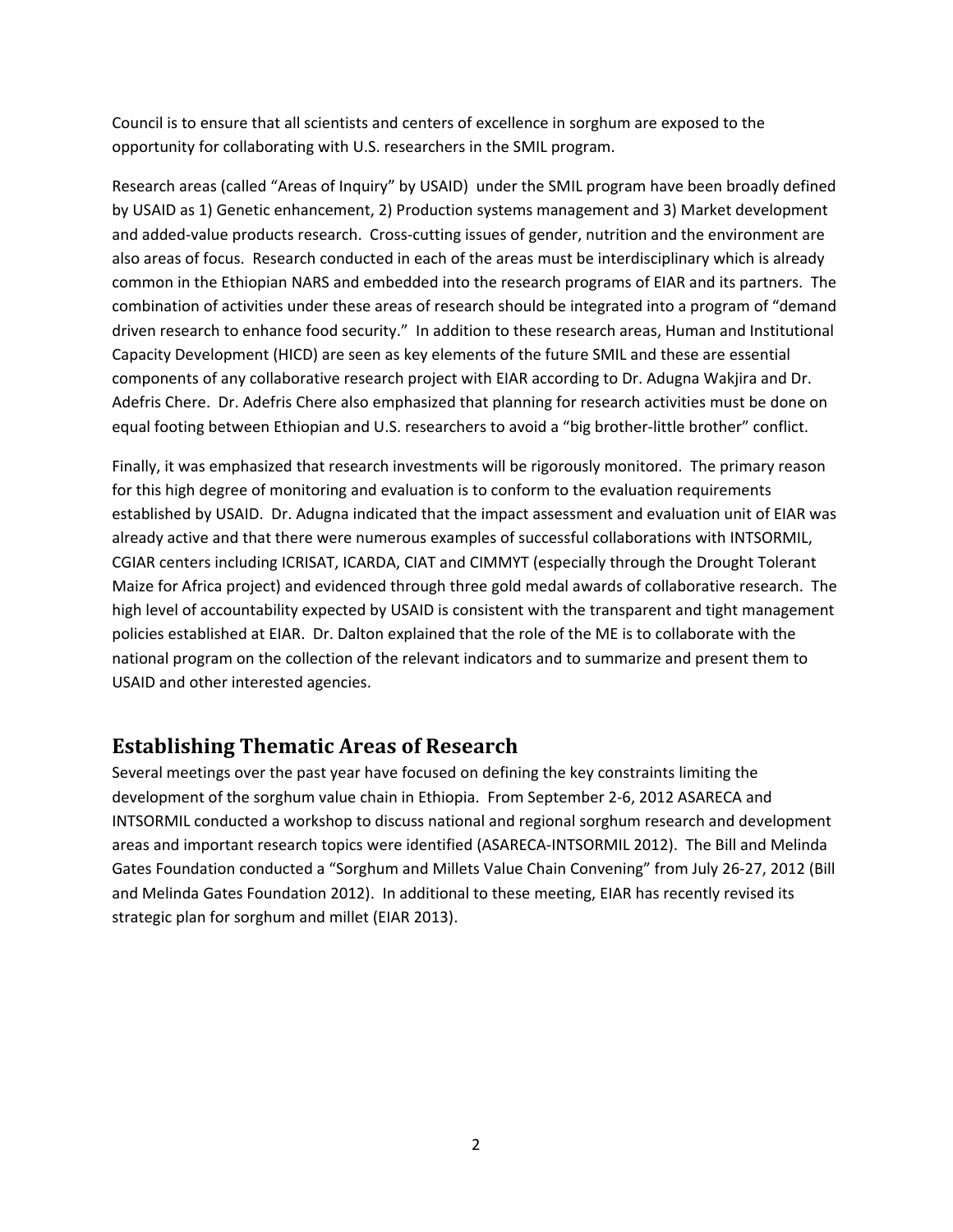#### **Table 1. Constraints facing the production and marketing of sorghum in Ethiopia from several sources**

| <b>Source</b>       | <b>ASARECA-INTSORMIL</b><br>Regional Sorghum Research and<br>Development Workshop, 2012                                                           | <b>BMGF</b> Convening,<br>2012                   | Waddinton et al.,<br>2010: Highland<br>Temperate                                     | Waddinton et al., 2010:<br>Maize Mixed                                                             | Additional issues defined on<br>February 21, 2013 and in<br>"Ethiopian Sorghum Research<br>and Development Strategy"                                                                                                                         |
|---------------------|---------------------------------------------------------------------------------------------------------------------------------------------------|--------------------------------------------------|--------------------------------------------------------------------------------------|----------------------------------------------------------------------------------------------------|----------------------------------------------------------------------------------------------------------------------------------------------------------------------------------------------------------------------------------------------|
| <b>Abiotic</b>      | Drought tolerance, early<br>maturing cultivars                                                                                                    | Drought                                          | Nitrogen deficiency,<br>drought, soil physical<br>degradation, fertilty<br>depletion | Soil physical degradation,<br>drought (establishment and<br>grain filling), nitrogen<br>deficiency | Frost/cold tolerance in highlands.<br>regional differences of abiotic<br>constraints                                                                                                                                                         |
| <b>Biotic</b>       | Striga, pests                                                                                                                                     | Striga, insect pests,<br>birds                   | Leaf, stem, panicle<br>pests, weed<br>competition, Striga                            | Weed competition, bird<br>damage                                                                   | Regional differences of biotic<br>constraints, bird damage, diseases<br>(Quelea quelea)                                                                                                                                                      |
| <b>Management</b>   | Mechanization, Integrated pest,<br>soil and water management,                                                                                     |                                                  | Crop establishment                                                                   |                                                                                                    | Best bet land-use practices,<br>Inadequate package of improved<br>crop management practices                                                                                                                                                  |
| <b>Post harvest</b> | Grain quality, handling, public<br>private partnerships for products                                                                              | value chain; malting, knowledge<br>feed industry | Lack of platform for Inadequate utilization                                          | Inadequate utilization (post<br>harvest) knowledge                                                 | Varieties with desirable post-<br>harvest and organ<br>leptic traits,<br>other desirbale end-use traits,<br>improved storage methods and<br>structures                                                                                       |
| Socio-economic      | New products, regional<br>integration, value chain<br>integration, adoption constraints, seed system,<br>seed availability, farmer<br>information | Lack of effective<br>informal seed               | Inadequate farmer<br>production knowledge                                            | Insuffient access to<br>agricultural information                                                   | Economic evaluation of<br>components, technology transfer.<br>psychology of adoption,<br>trnasportation and trancaction<br>costs limiting trade,<br>discriminatory government<br>policy, no agroprocessing<br>industries, commercial farming |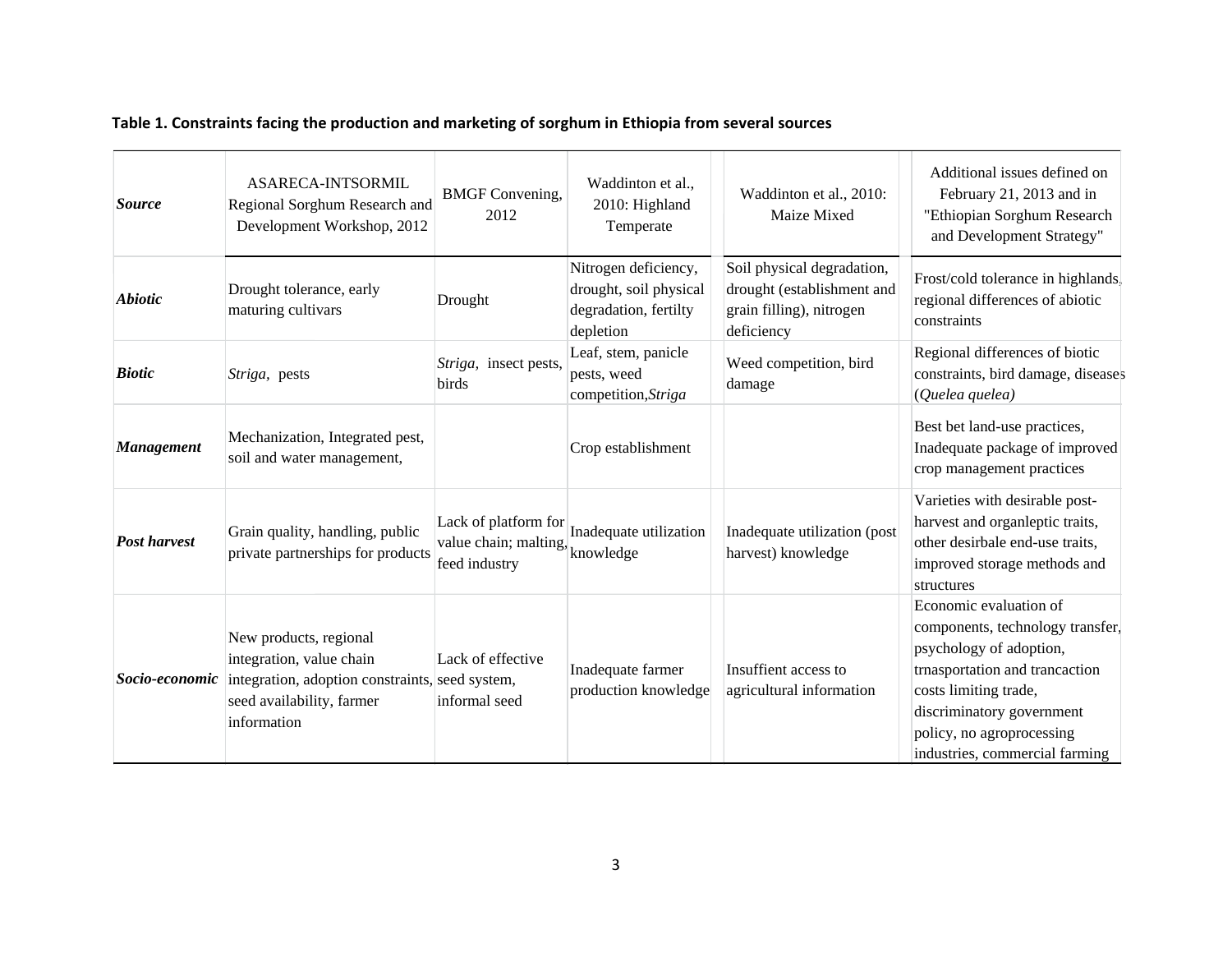The purpose of this meeting is not to conduct another similar exercise but to look within the Ethiopian research system and define the key institutional limitations that SMIL could address. To do this, a review of the constraints to improved agricultural productivity was conducted. These areas are presented in Table 1 by source category and study. While there is considerable overlap in the constraints identified in each study, additional constraints were specified during the meeting and presented in the final column.

Based upon these constraints, logical regroupings of the constraints were suggested to form thematic research areas. Participants in the meeting suggested that there were three main themes that could regroup the identified constraints into thematic research areas that respond to the areas of inquiry defined in the SMIL RFA. These research themes are 1) Low sorghum productivity in Ethiopia's agroecologies, 2) Utilization and marketing of sorghum, and 3) Technology transfer and seed systems. It was suggested that Theme 1 could be broken down into three or four sub-areas based upon agroecologies in order to better reflect the differential prevalence of stresses and opportunities specific to each ecology. Each of these themes were established to be inclusive of at least two of the USAID‐ defined areas of inquiry and the cross‐cutting issues.

Theme 1 concentrates on integrated research on genetic enhancement (Area of Inquiry 1) and production systems management (Area of Inquiry 2) with strong elements of gender and environment (cross‐cutting issues). Theme 2 concentrates on integrated research on genetic enhancement in areas of end‐use traits (Area of Inquiry 1) and market development and added value products (Area of Inquiry 3) with strong elements of gender and nutrition (cross‐cutting issues). Theme 3 integrates all three areas with strong elements of gender, environment and nutrition. Table 2 suggests a qualitative composition of disciplinary fields that are likely to collaborate and the importance of each of these fields in the research themes. The low sorghum productivity theme could be broken down into specific abiotic and biotic constraints and management strategies that limit sorghum productivity.

|                                                                                                                                 | <b>Disciplines</b> |                  |          |              |                 |
|---------------------------------------------------------------------------------------------------------------------------------|--------------------|------------------|----------|--------------|-----------------|
| Theme                                                                                                                           | <b>Breeding</b>    | Plant Protection | Agronomy | Food Science | Social Sciences |
| 1. Low sorghum productivity                                                                                                     |                    |                  |          |              |                 |
| 1.a Highland                                                                                                                    | 5                  |                  | 5        | 5            |                 |
| 1.b Mid-Altitude                                                                                                                | 5                  |                  | 5        | 4            |                 |
| 1.c Dry lowlands                                                                                                                | 5                  |                  | 5        | 4            |                 |
| 1.d Moist lowlands                                                                                                              | 5                  |                  | 5        | 4            |                 |
| 2. Utilization and Marketing                                                                                                    | 5                  | 3                |          | כ            |                 |
| 3. Technology Transfer and Seed Systems                                                                                         | 4                  | 3                | 3        | 3            | 5               |
| Notes: Scale: 5=Essential, 4=Very imporant, 3=Strongly important, 2=Moderately important, 1=limited role, 0=nonessential        |                    |                  |          |              |                 |
| Breeding includes additional fields such as physiology, genetics and biotechnology etc.                                         |                    |                  |          |              |                 |
| Plant protection includes fields such as plant pathology, entomology, weed science and nematology etc.                          |                    |                  |          |              |                 |
| Agronomy includes fields such as agronomy, soil science, cropping systems, climate, hydrology, natural resource management etc. |                    |                  |          |              |                 |
| Food science includes food scientists, nutritionists, grain scientists, post-harvest specialists etc.                           |                    |                  |          |              |                 |
| Social sciences include agricultural economists, sociologists, anthropologists, agribusiness etc.                               |                    |                  |          |              |                 |

#### **Table 2. Thematic research areas, interdisciplinary research opportunities and suggested importance of scientific field**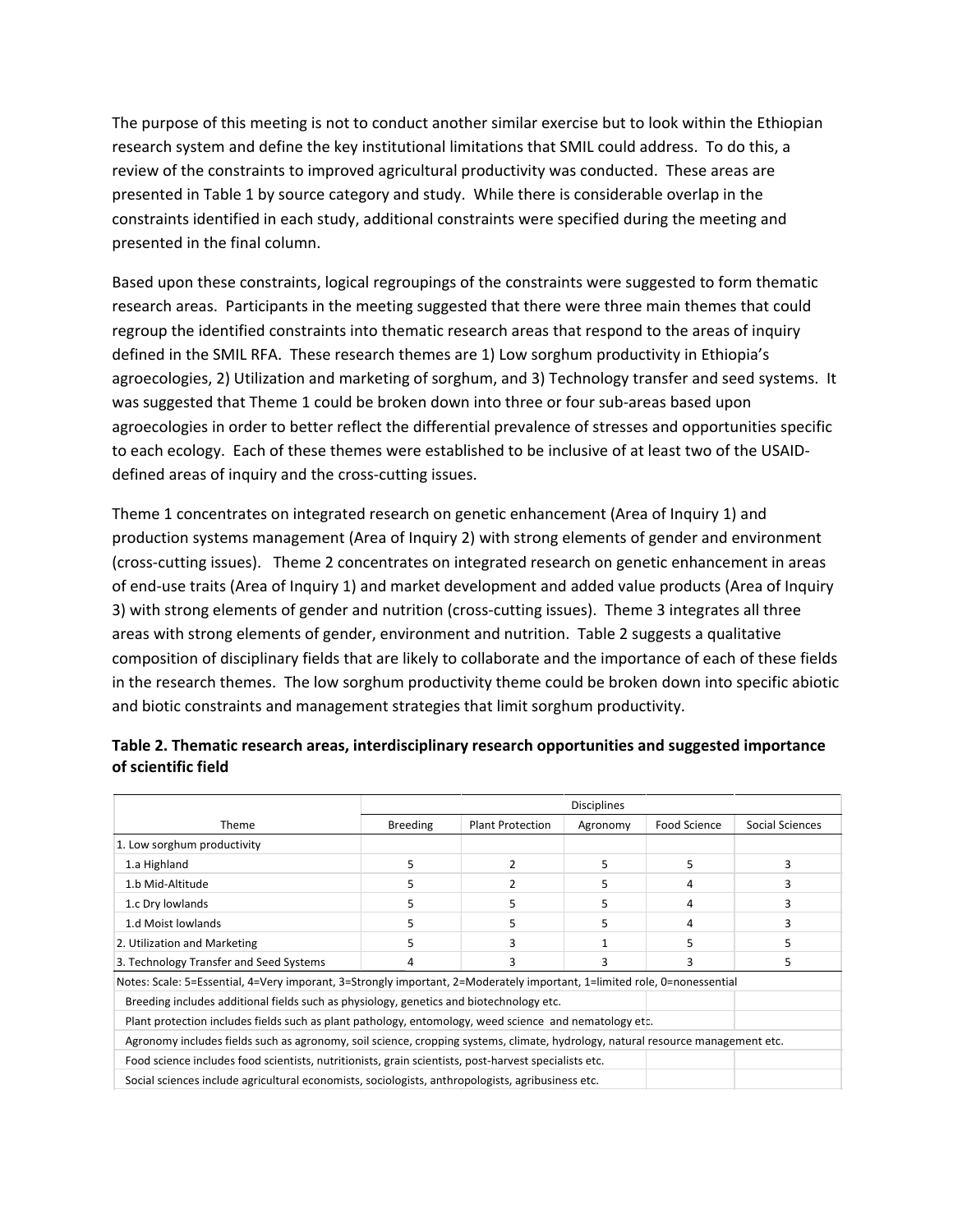### **Prioritizing Research Themes**

Once all the participants agreed upon the thematic research areas, a hierarchal analysis of the importance of each was conducted by comparing one theme to another (Hartwich, Janssen 2000). The purpose of conducting the hierarchy ranking analysis was to establish priorities to meet the overall program objective of inclusive agricultural growth in the sorghum sector. Other strategies have been proposed to establish priorities but this method was chosen due to the limited time available to participants (Kelley, Ryan et al. 1995, Mills 1998, Mills 1997). Neither the BMGF convening nor the ASARECA/INTSORMIL attempted to create a prioritization of research constraints. This approach could also be used to prioritize disciplinary importance in the research themes instead of using the qualitative ranking in Table 2. This was not conducted because there was not enough time to complete the exercise.

Overall, participants indicated that research in Theme 1 "Low sorghum productivity in Ethiopia's agroecologies" will be the most important area to conduct research. They indicated that 60% of all effort should be allocated to this area (with a standard deviation of 11%). The second most important theme is Theme 3 "Technology transfer and seed systems" and the least important is Theme 2 "Utilization and marketing of sorghum." Twelve percent of the effort should be allocated to the second theme (with a standard deviation of 5%) while 28% (standard deviation of 13%) should be allocated to Theme 3 "Technology transfer and seed systems." This exercise indicates that it is possible to prioritize areas of research and themes irrespective of how complicated the tradeoffs are. These results reflect the views of those who participated in the meeting including extension specialists, sorghum breeders, economists, research directors, public relations specialists, and outreach coordinators.

### **Identifying Weaknesses in the National Sorghum Research System**

The final exercise of the meeting was an SWOT analysis of the Ethiopian sorghum research system. The synthetic result of this exercise is reported in Appendix 1. All elements of the SWOT analysis are important in the development of the investment strategy of the SMIL program but it is critical to view the weaknesses of the current system to meet the objective of building inclusive agricultural growth through the integrated research program undertaken in the three thematic areas.

Participants indicated that the system has significant human resource limitations that could be addressed through the SMIL project. These human resource needs and their importance are described in Table 3. This list is synthesized from the response of all participants in the workshop and some of the wording is a verbatim reproduction from those responses, and similar responses are grouped together. If more than one person indicated the same or similar response, it is indicated by a number in brackets following the response.

This table helps to illustrate that there are numerous impediments to achieving the desired results of each of the three thematic areas and these impediments are found both in the human capacity to undertake research and the supporting institutional infrastructure. For example, Theme 1 requires human resources in the area of breeding, plant protection and agronomy yet human resource needs are the highest in the breeding area. This clearly identifies a need for investment in this discipline. The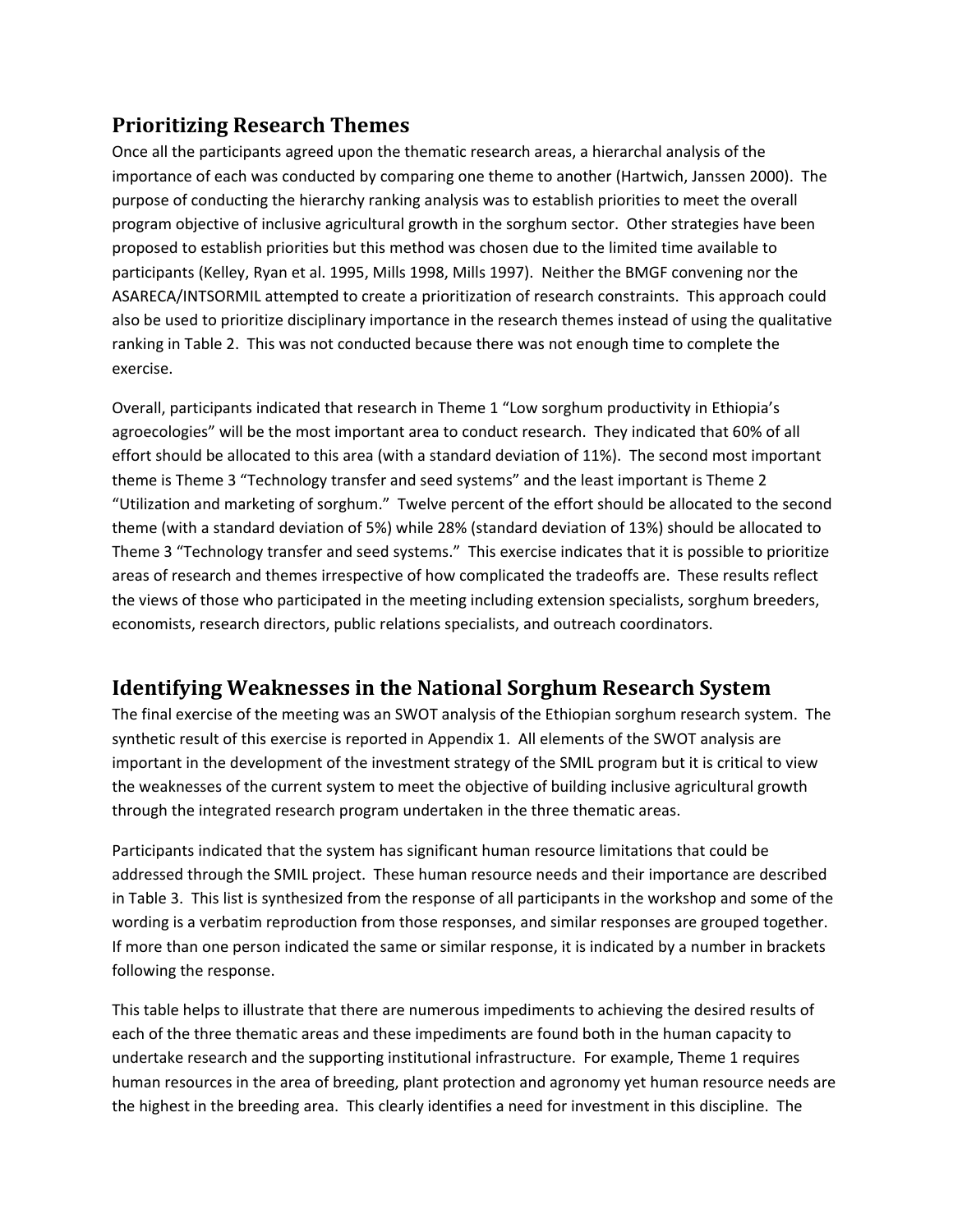weakness assessment also indicates that there is a lack of important infrastructure to conduct research in this area including greenhouses, irrigation and disposable supplies. We also found limitations in human resources for plant protection and agronomic research. Both of these are highly important in thematic Area 1. Similarly, theme 2 will be hampered by the lack of food scientists and limited resources available for breeding for specific end‐use traits. Lack of social scientists, important in each of the themes, may limit progress in all themes. Economists are required to evaluate the value of strategies to increase economic productivity of new crop and resource management technologies, sociologists or economist to evaluate the gender impacts of technologies and marketing strategies. Other weaknesses were noted (described in Appendix 1) but only some are possible to be addressed through the SMIL research program.

| Human Capacity Weaknesses          | Physical Infranstructure Weaknesses                          |
|------------------------------------|--------------------------------------------------------------|
| Breeding (6)                       | Crop improvement and molecular tools/crossing facilities (5) |
| Physiology (3)                     | Greenhouse (4)                                               |
| Genetics (2)                       | Supplies, chemicals (lab and field) (3)                      |
| Pathology (3)                      | Field vehicles (2)                                           |
| Plant protection                   | Cold room (2)                                                |
| Entomology                         | Irrigation (2)                                               |
| Agronomy (2)                       | Journals, electronic documents (2)                           |
| Natural resource management        | Laboratory equipment                                         |
| Food science (3)                   | Computing facilities                                         |
| Social sciences (3)                |                                                              |
| Business development               |                                                              |
| Extension (2)                      |                                                              |
| <b>Biometrics</b>                  |                                                              |
| Workshop facilitation              |                                                              |
| Research & admin support staff (2) |                                                              |

#### **Table 3. Weaknesses in human capacity and physical infrastructure of the sorghum research program**

#### **Strengths of the NARS and Opportunities for Impact**

Despite the limitations described above, all participants agreed that there are substantial strengths in the Ethiopian NARS for sorghum. These strengths can be described as a strong national program with excellent research coordination, a long-term history of successful research management, a wellestablished network of research organization and good government support for operations. Researchers are dedicated. Participants note that there is strong demand for research products because of the national and regional demand for sorghum. Diverse sorghum genetic resources provide a foundation to develop new varieties and the diverse agroecologies are a potential laboratory to generate scientific advances that may spillover to other nations with similar conditions.

Combining SMIL investment to address national weaknesses, while capitalizing on the strengths in the system, can generate advances to meet the Ethiopian vision of success in sorghum research and the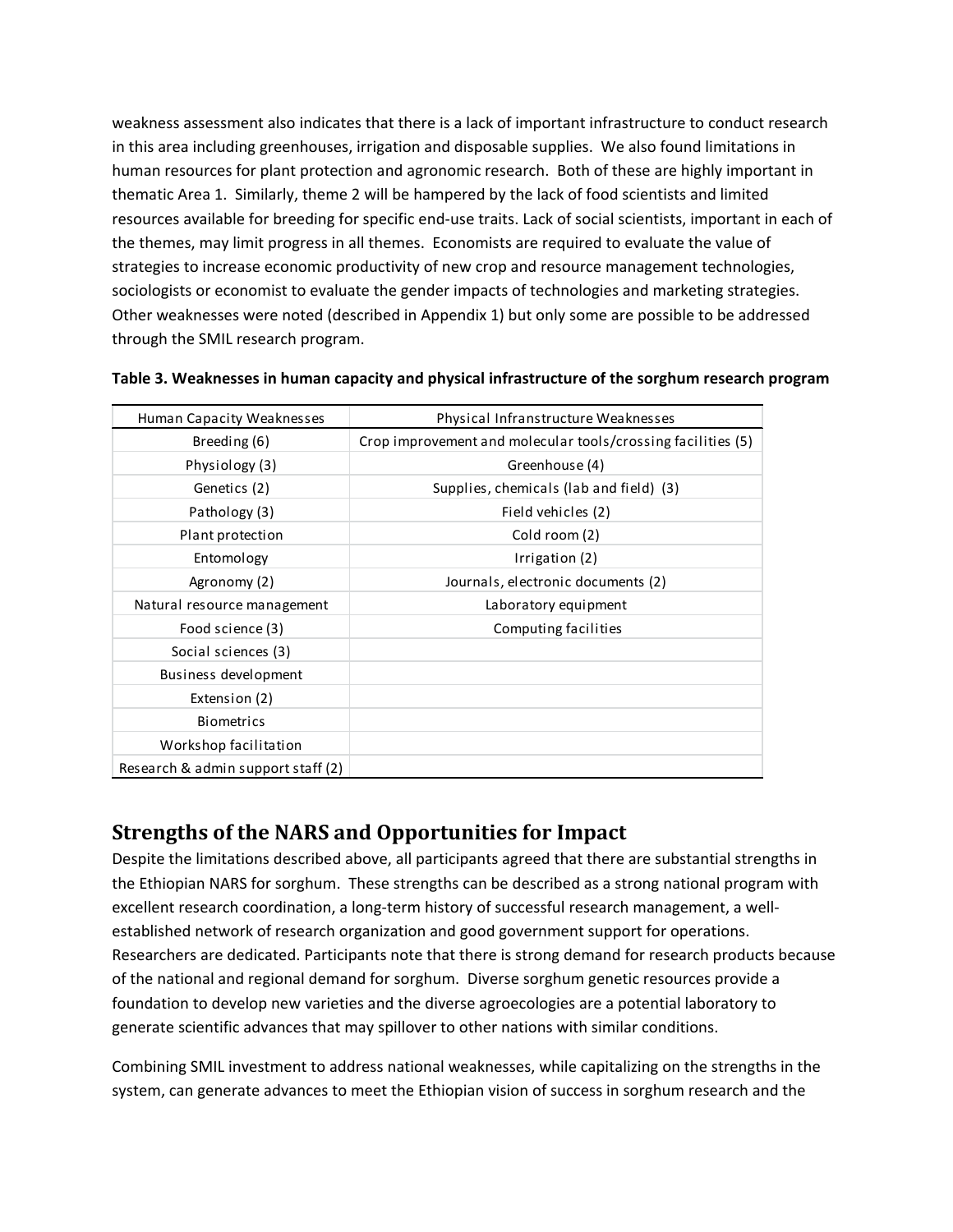USAID FtF goals. More importantly, the investment and collaborative research activities with U.S. scientists may lead the NARS to achieve a desired opportunity to build national research capacity to reduce key constraints along the sorghum value chain, become the regional leaders in sorghum research and expand the market opportunities and demand for sorghum products.

All present agree that there will be need to develop an in‐country coordinator and also support staff to manage the financial transactions of the program.

### **Items for Action**

- 1. Develop contact list of researchers (or key research contacts at each of the NARS institutions) who might be interested in collaborating with U.S. researchers on a project (Getachew Alemu).
- 2. Make available RFA for those interested in greater details on the SMIL program. (It can be downloaded at http://www.grants.gov/search/search.do?mode=VIEW&oppId=214173 ). Key elements of the RFA are attached.
- 3. Keep all interested individuals informed of proposal submission (Dalton).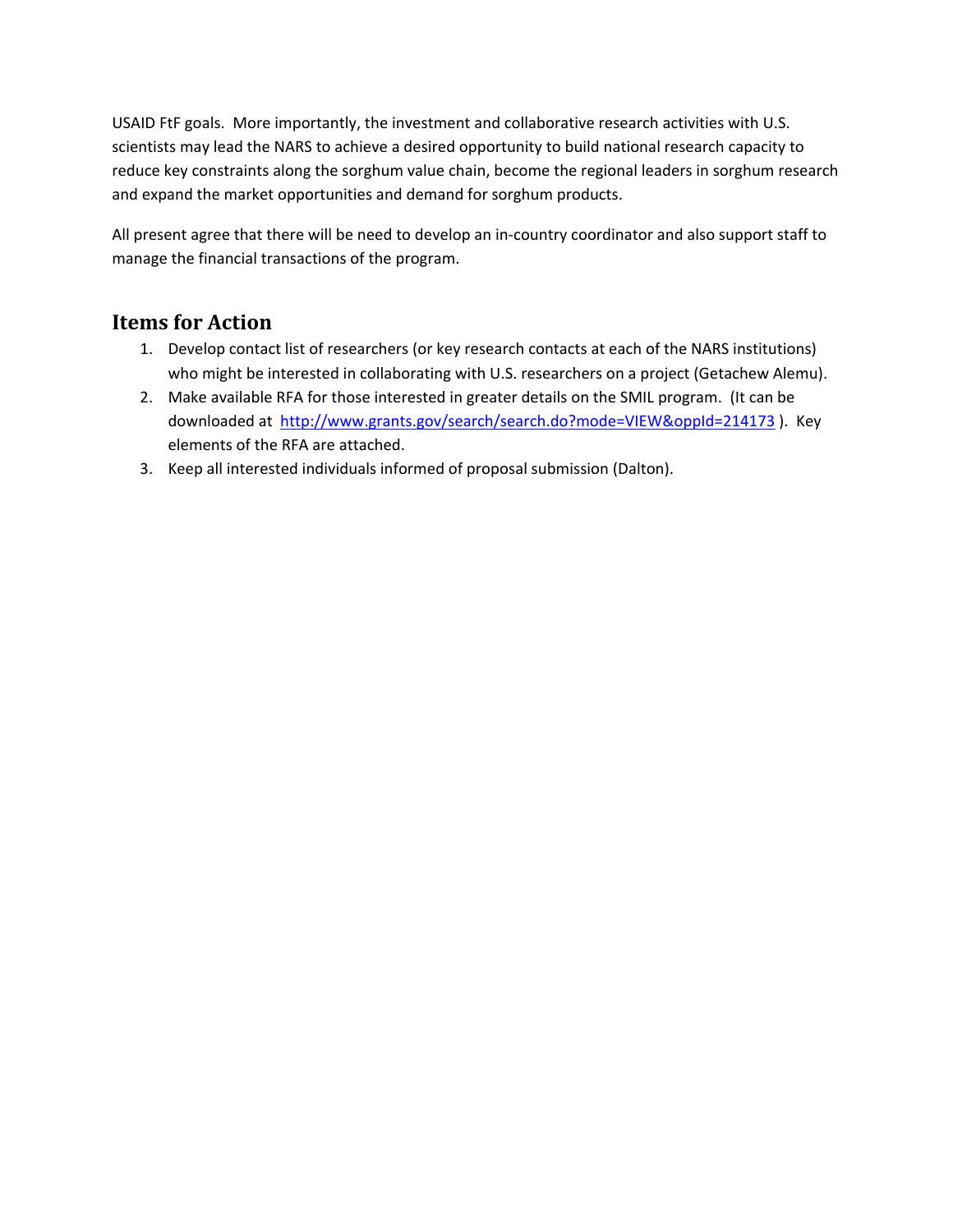#### **Works Cited**

- ASARECA‐INTSORMIL 2012, *Regional Sorghum Research and Development Workshop: September 2‐6, 2012 Executive Hotel, Adama, Ethiopia*.
- Bill and Melinda Gates Foundation 2012, *Sorghum & Millets Value Chain Convening:Tribe Hotel, Nairobi Kenya, July 26‐27, 2012*.
- EIAR 2013, *Ethiopian Sorghum Research and Development Strategy*, EIAR Melkassa Agricultural Research Center.
- Hartwich, F. & Janssen, W. 2000, "Setting research priorities: an example from agriculture using the analytic hierarchy process", *Research Evaluation,* vol. 9, no. 3, pp. 201‐210.
- Kelley, T., Ryan, J. & Patel, B. 1995, "Applied participatory priority setting in international agricultural research: Making trade‐offs transparent and explicit", *Agricultural Systems,* vol. 49, no. 2, pp. 177‐216.
- Mills, B. 1998, *Agricultural research priority setting: information investments for improved use of resources,* International Service for National Agricultural Research.
- Mills, B.F. 1997, "Ex‐ante agricultural research evaluation with site specific technology generation: the case of sorghum in Kenya", *Agricultural Economics,* vol. 16, no. 2, pp. 125‐ 138.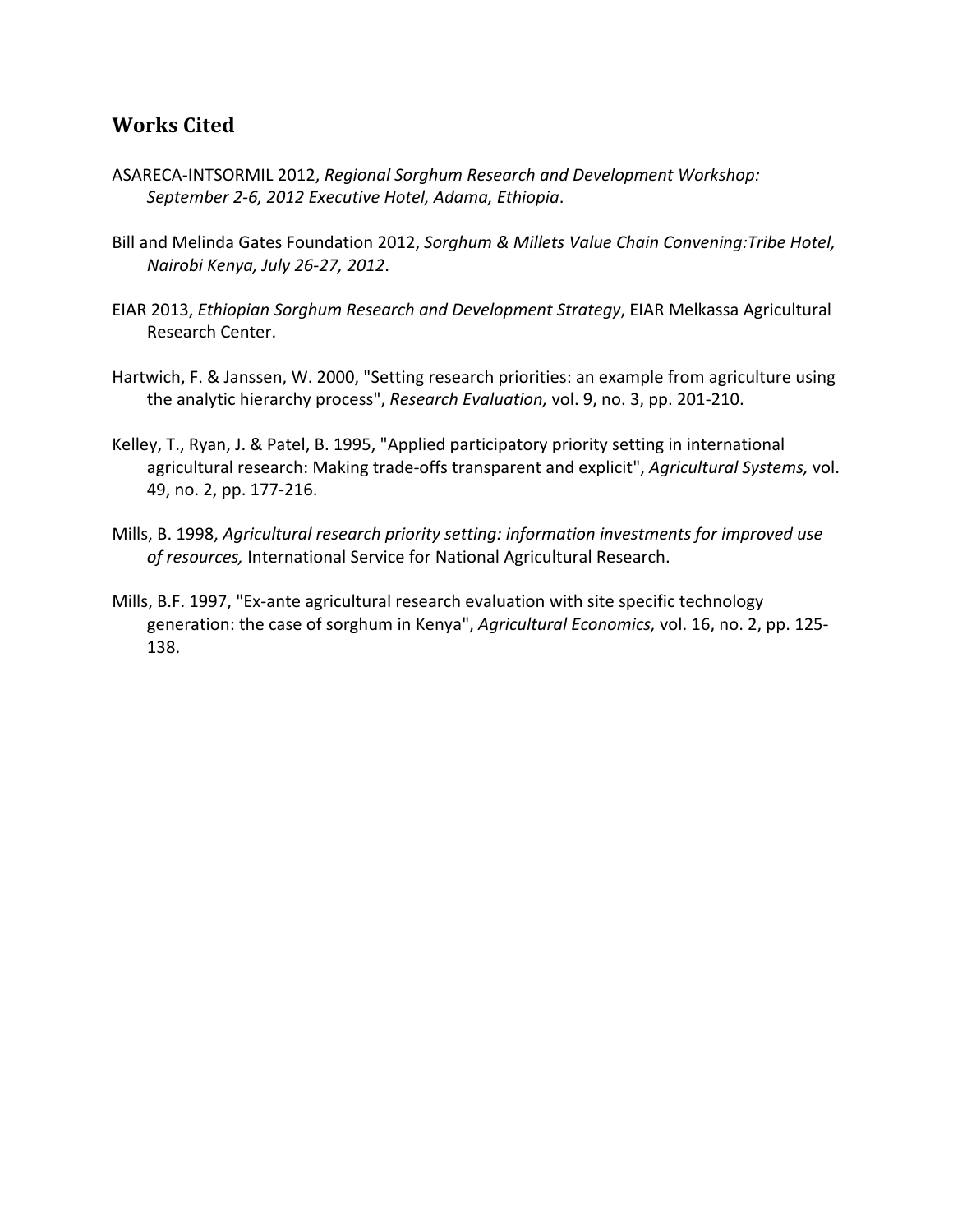## **Appendix 1. Synthesis of SWOT analysis of Ethiopian National Sorghum Research System**

The following list presents a summary of the strengths, opportunities, weaknesses and barriers to success of the Ethiopian sorghum research system. This list is synthesized from the response of all participants in the workshop and some of the wording is a verbatim reproduction from those responses and similar responses are grouped together. If more than one person indicated the same or similar response, it is indicated by a number in brackets following the response.

#### Strengths

- 1. Strong National Agricultural Research System (9)
	- a. Strong research coordination
	- b. Long term history of research and research management
	- c. Well established network of research organizations
	- d. Adequate base salary for researchers
	- e. Government provides basic support for research
	- f. Modest field research facilities
	- g. Good researchers
	- h. Good coordination between universities, research and extension
- 2. Diverse sorghum genetic resources (4)
- 3. Diverse agroecologies that provides opportunities for regional spill‐outs (2)
- 4. Strong national extension system
- 5. Easy to mobilize community for technology roll out (2)
- 6. Strong demand for research products to improve productivity (5)
	- a. Strong domestic consumption base
	- b. Regional market for sorghum is expanding, especially in Sudan
	- c. Market infrastructure is expanding
- 7. Existence of complementary investments in the agriculture sector

#### **Opportunities**

- 1. Ethiopia can be a leader in regional sorghum research (7)
	- a. Premier genetic resource center or sorghum in Africa
	- b. May be affected by introduction of GMOs (some argue that this may be a threat)
	- c. Since researchers in Ethiopia are recruited by the government the system is sustainable
	- d. Best available sorghum scientists in Africa with a high rate of retention
	- e. Favorable research, extension and policy environment created by government (5)
	- f. Strong interest by sorghum research community
- 2. Building national research capacity to reduce key constraints along the sorghum value chain (5)
	- a. Strengthening seed systems
	- b. Strengthening extension systems
	- c. Strong opportunity to link with the large numbers of farmer training centers and development agents
	- d. Develop more linkages with Ethiopian universities (2)
	- e. Expansion of irrigation in sorghum production areas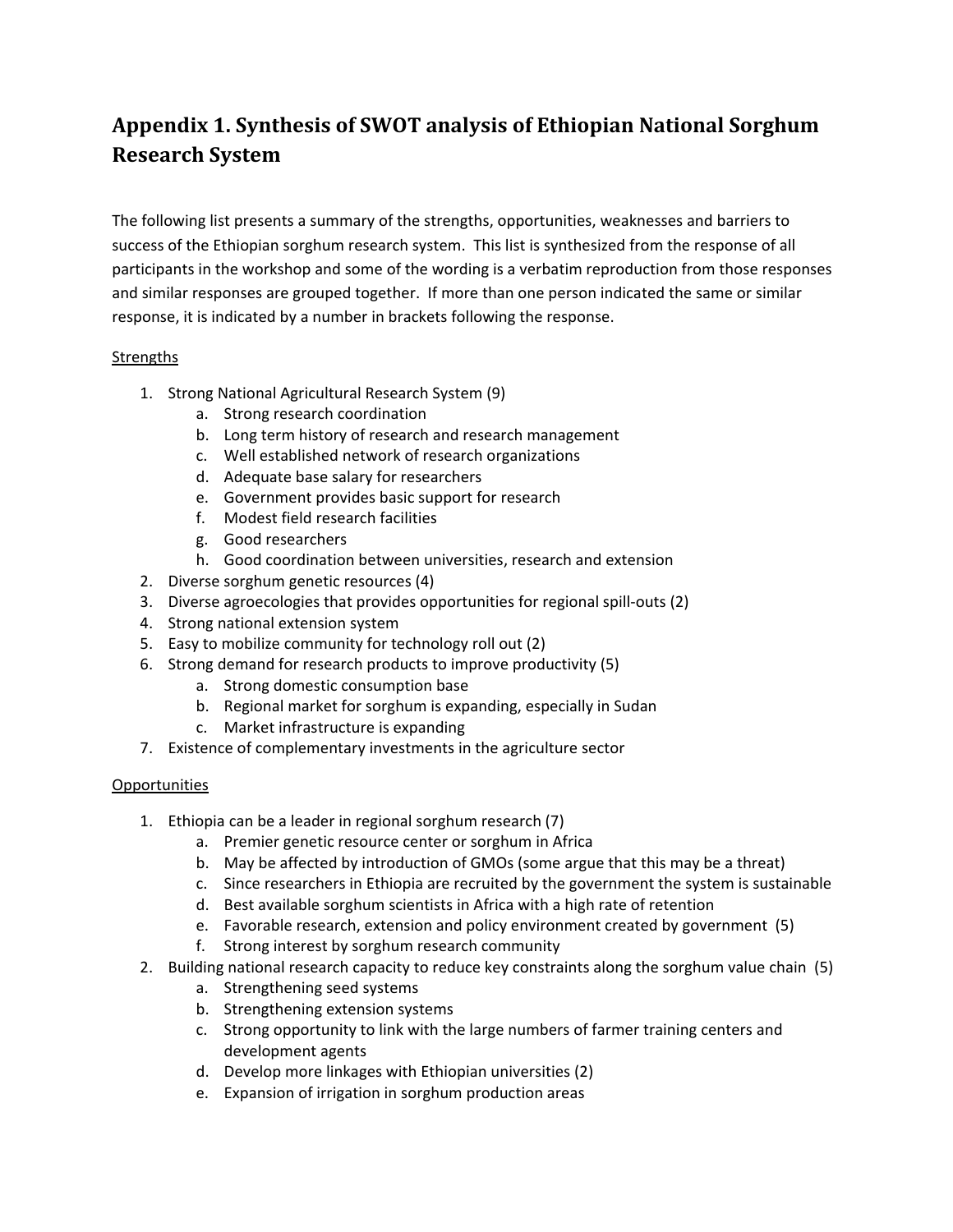- 3. Build collaborative research programs with
	- a. U.S. universities
	- b. Regional networks like COMESA and ASARECA
	- c. University of Queensland
- 4. Strong/Increased market opportunities and demand for sorghum
	- a. Good trends in agricultural growth
	- b. Growing demand in Sudan and Arabian countries
	- c. Competition with maize
- 5. Additional investment in agro-industries
- 6. Improved access to infrastructure (road, telecommunications) to major sorghum production areas
- 7. Good natural resources available
	- a. Human
	- b. Land
	- c. Water
- 8. Previous impact was achieved with limited investment so greater base for expansion of activities has been established.
- 9. Strong and influential position in AU, NEPAD, Eastern Africa

#### Weaknesses

- 1. Human capacity weaknesses
	- a. Breeding (6)
	- b. Physiology (3)
	- c. Genetics (2)
	- d. Pathology (3)
	- e. Plant protection
	- f. Entomology
	- g. Agronomy (2)
	- h. Natural resource management
	- i. Food science (3)
	- j. Social sciences (3)
	- k. Business development
	- l. Extension (2)
	- m. Biometrics
	- n. Workshop facilitation
	- o. Research & admin support staff (2)
		- i. Accountants
		- ii. Research directors
		- iii. Technicians
- 2. Physical infrastructure
	- a. Crop improvement and molecular tools/crossing facilities (5)
	- b. Greenhouse (4)
	- c. Supplies, chemicals (lab and field) (3)
	- d. Field vehicles (2)
	- e. Cold room (2)
	- f. Irrigation (2)
	- g. Journals, electronic documents (2)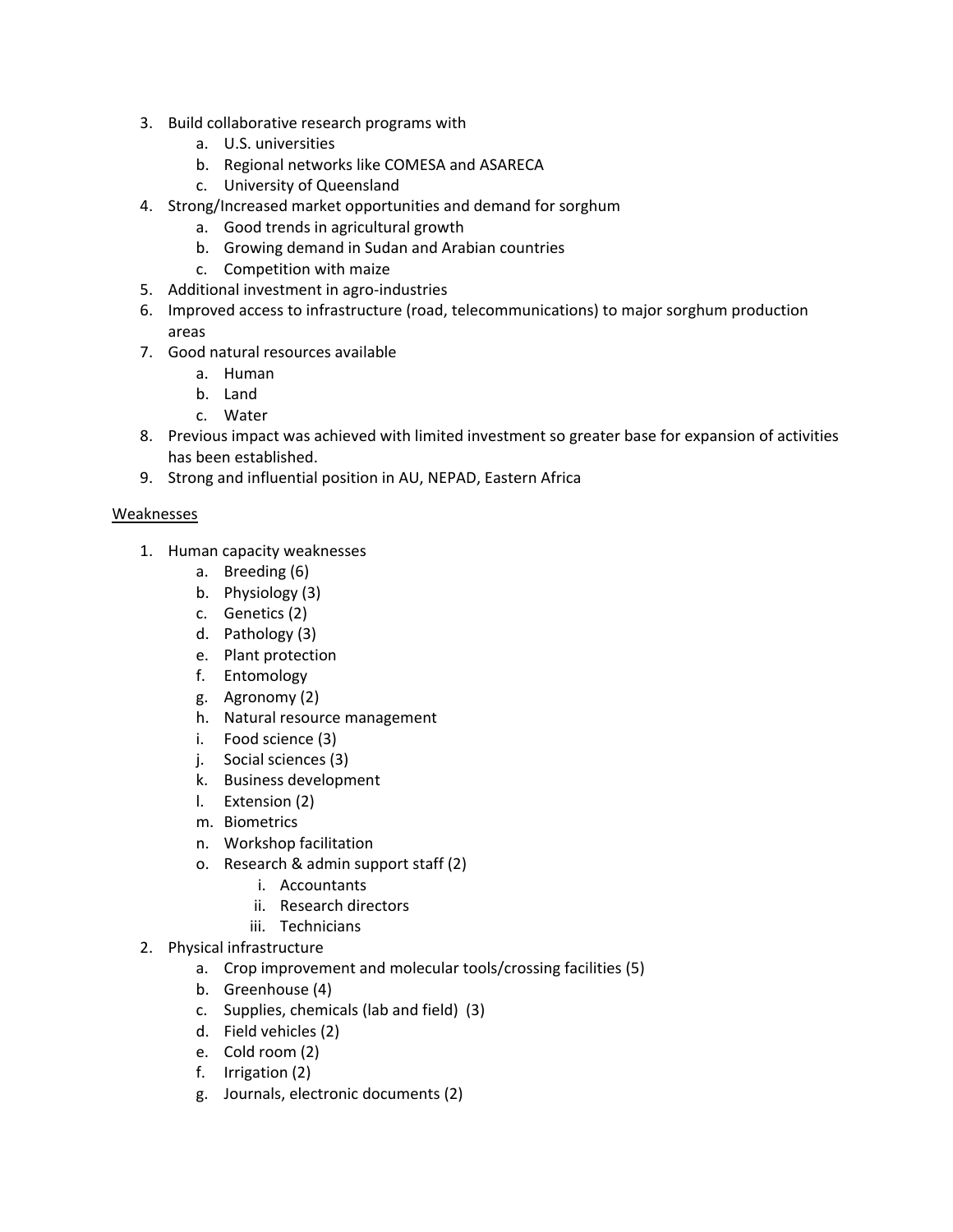- h. Laboratory equipment
- i. Computing facilities
- 3. Limited opportunities for short‐course training
	- a. Grant preparation
	- b. Scientific writing
- 4. Poorly developed seed system (4)
- 5. Poor research and extension network (2)
- 6. Poor financial incentives for research and development workers (2)
- 7. Agronomic recommendations for different agrocecologies incomplete
- 8. Poor salary; May have risk of retention
- 9. Inadequate funding for graduate students

#### Barriers

- 1. Inadequate human resource development (2)
	- a. Staff turnover due to poor incentives
	- b. Inadequate management skills
	- c. Some managers/heads who are not interested in the jobs or in the improvement of sorghum
- 2. Fragmented and disciplinary research
- 3. Aligned and coordinated research within the NARS
- 4. Limited mobility of research and extension agents across major sorghum production zones due to the lack of vehicles
- 5. Transportation facility
- 6. Less friendly (remuneration) research environment (3)
- 7. Inadequate facilities, equipment, supplies and financing for research and universities (2)
- 8. Shortage of seeds and extension services
	- a. Inappropriate technologies for certain agroecologies, users & consumers
	- b. Seed system; Increase seed production capacity
- 9. Restriction of germplasm exchange from the Ethiopian side
- 10. Climate change (2)
- 11. Reduced commitment to sorghum compared to other crops
- 12. Lack of access to affordable credit services to farmers
- 13. Weak linkage between researchers and farmers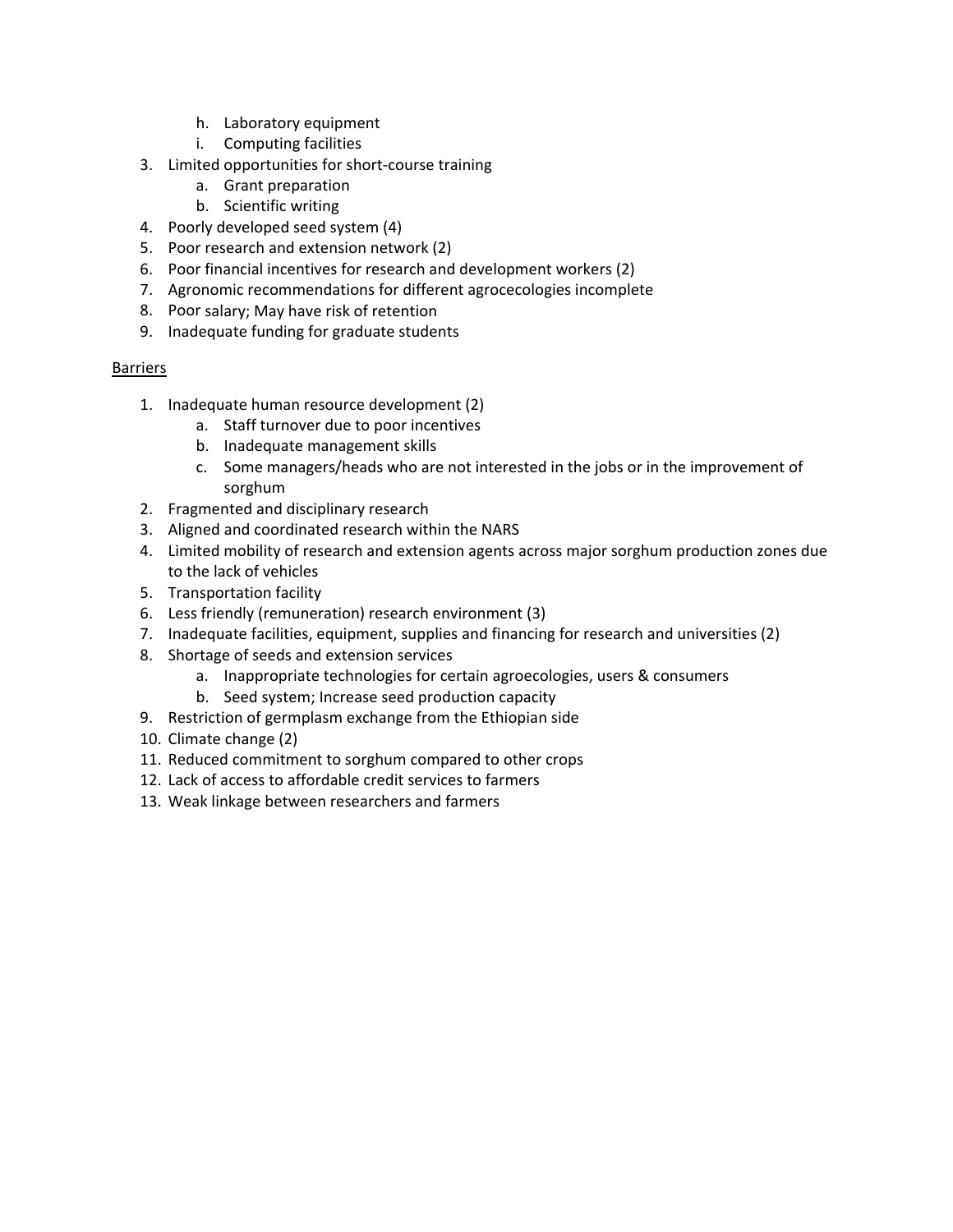| <b>Participant Name</b>      | Institution                    | Discipline/Title               |
|------------------------------|--------------------------------|--------------------------------|
| Brhane Gebrekidan            | EAS/AWG                        | AWG Chair                      |
| Dawit Alemu                  | <b>EIAR</b>                    | Socioeconomist                 |
| Agugna Wakgira               | <b>EIAR</b>                    | <b>Deputy Director General</b> |
| Getachew Alemu               | <b>EIAR</b>                    | <b>NARS Coordinator</b>        |
| Taye Tessema                 | <b>EIAR</b>                    | <b>ISM Project Cooridnator</b> |
| Adefris Teklewold            | <b>EIAR</b>                    | Crop Research Director         |
| Beyene Seboka                | EIAR/MARC                      | <b>Extension Research</b>      |
| Getachew Ayana               | EIAR/MARC                      | <b>MARC Center Director</b>    |
| Alemu Tirfessa               | EIAR/MARC                      | Sorghum Breeder                |
| Derese Teshome               | EIAR/MARC                      | Public relations director      |
| Asfaw Adugna                 | EIAR/MARC                      | Sorghum Breeder                |
| Ketema Belete                | Haramaya University            | Sorghum breeder/agronomy       |
| <b>Million Fikreselassie</b> | Haramaya University            | <b>Breeder</b>                 |
| Tesfaye Tesso                | <b>Kansas State University</b> | Sorghum Breeder                |
| <b>Timothy Dalton</b>        | <b>Kansas State University</b> | Agricultural economist         |

# **Appendix 2. List of Participants**